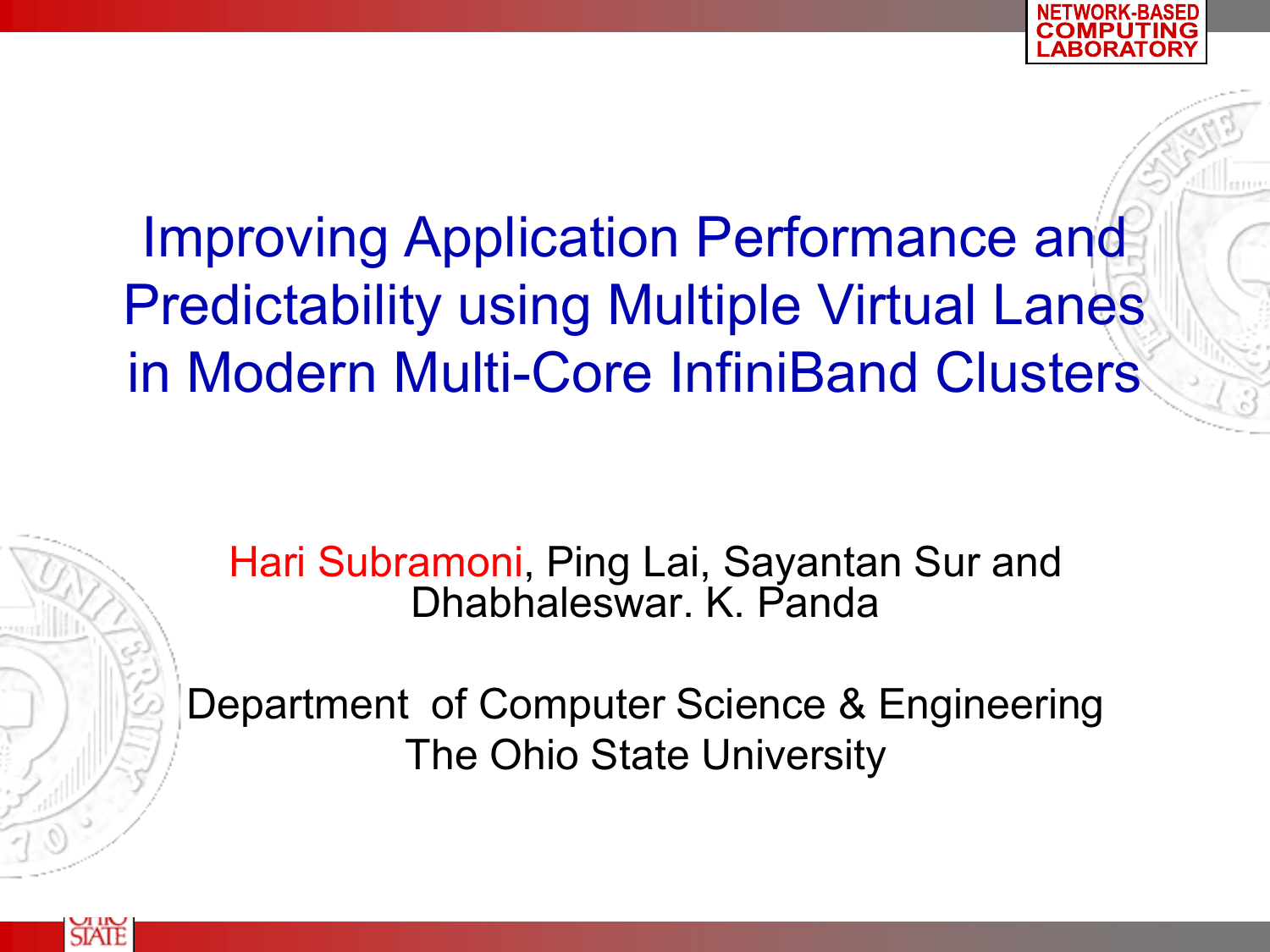

- Introduction & Motivation
- Problem Statement
- Design
- Performance Evaluation and Results
- Conclusions and Future Work

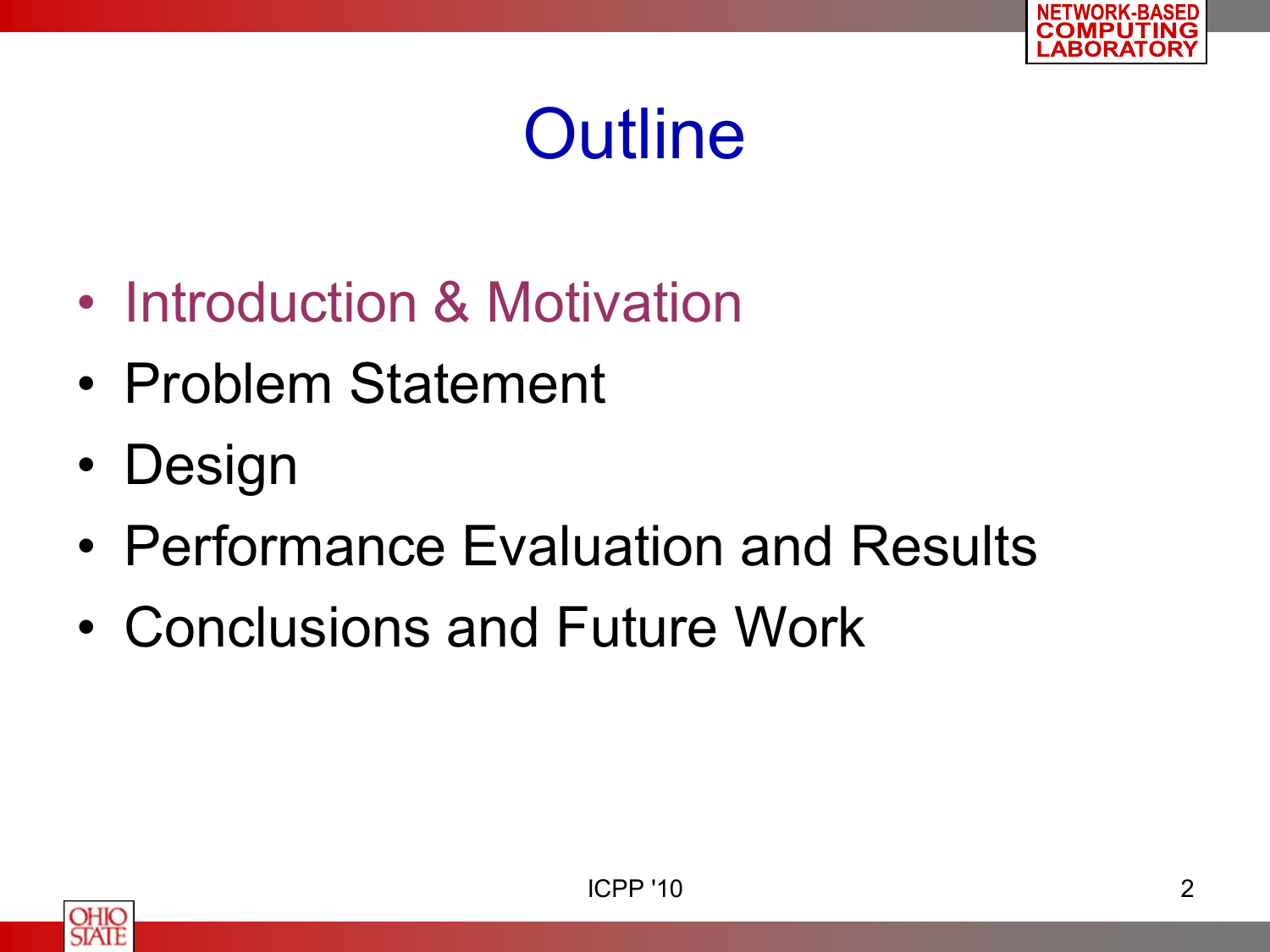

## Introduction & Motivation



- Supercomputing clusters growing in size and scale
	- MPI predominant programming model for HPC
	- High performance interconnects like InfiniBand increased network capacity
	- Compute capacity outstrips network capacity with advent of multi/many core processors
	- Gets aggravated as jobs get assigned to random nodes and share links

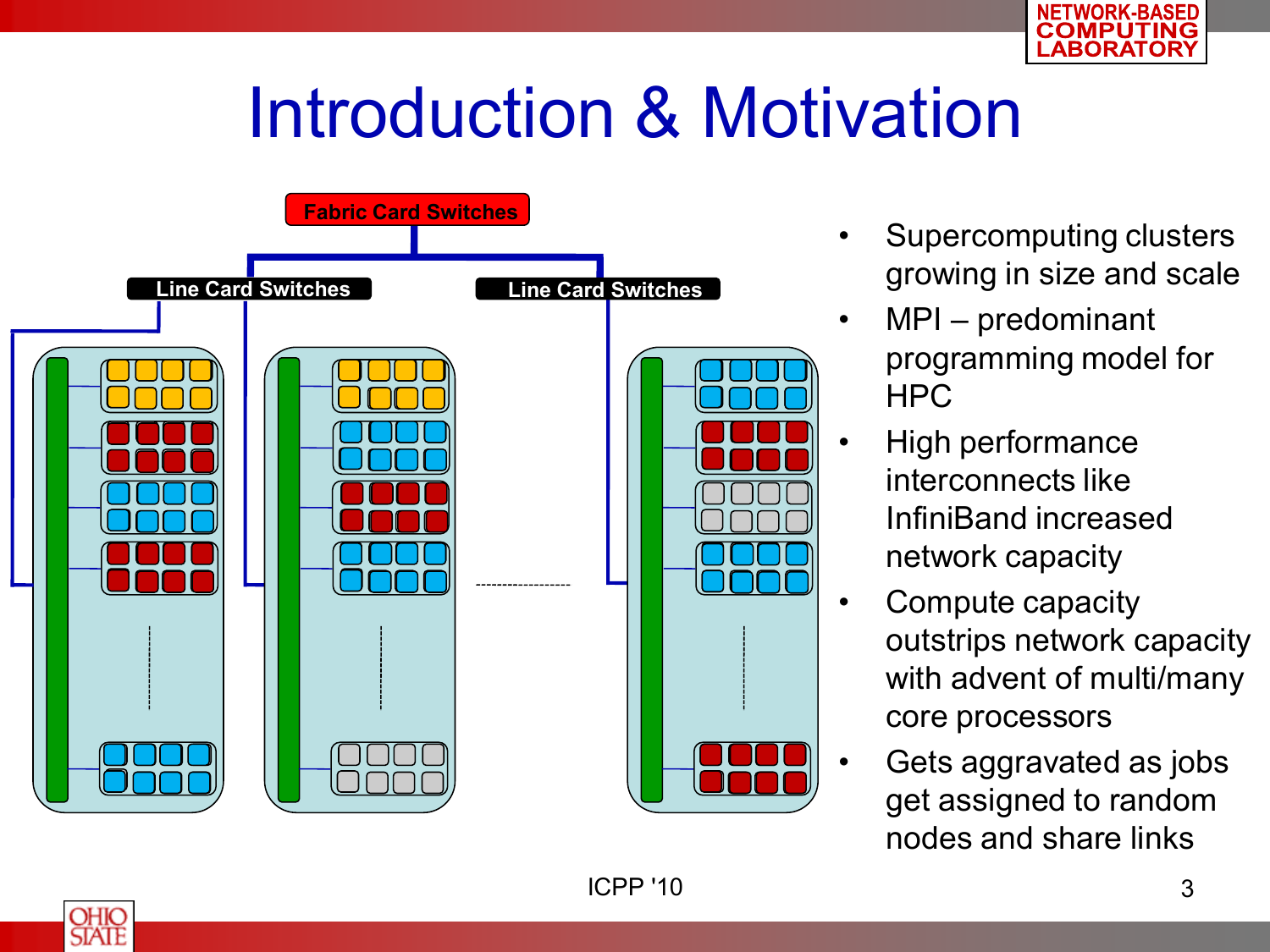

### Analysis of Traffic Pattern in a Supercomputer

• Traffic flow in the Ranger supercomputer at Texas Advanced Computing Center (TACC) shows heavy link sharing

> i115-201 il 15 410 i115-209 il 15 409

– *http://www.tacc.utexas.edu*

| <b>Color of Dot</b> | <b>Description</b>          |
|---------------------|-----------------------------|
| Green               | <b>Network Elements</b>     |
| <b>Black</b>        | Line Card Switches          |
| Red                 | <b>Fabric Card Switches</b> |

| <b>Color</b> | <b>Number of Streams</b> |
|--------------|--------------------------|
| <b>Black</b> | 1                        |
| <b>Blue</b>  | 2                        |
| Red          | $3 - 4$                  |
| Orange       | 5 - 8                    |
| Green        | > 8                      |



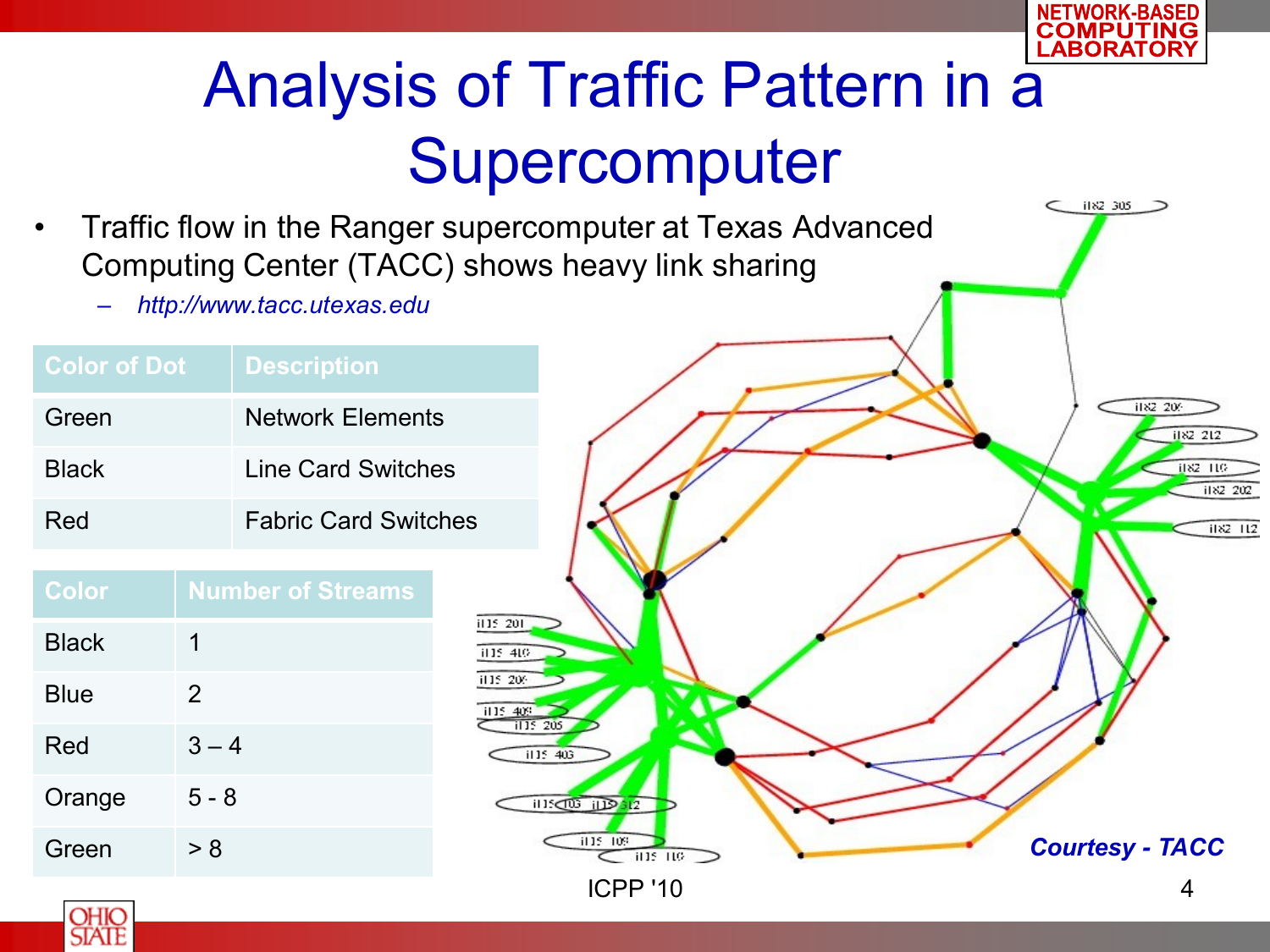

## Possible Issue with Link Sharing



- Few communicating peers No Problem
- Packets get backed up as number of communicating peers increases
- Results in delayed arrival of packet at destination

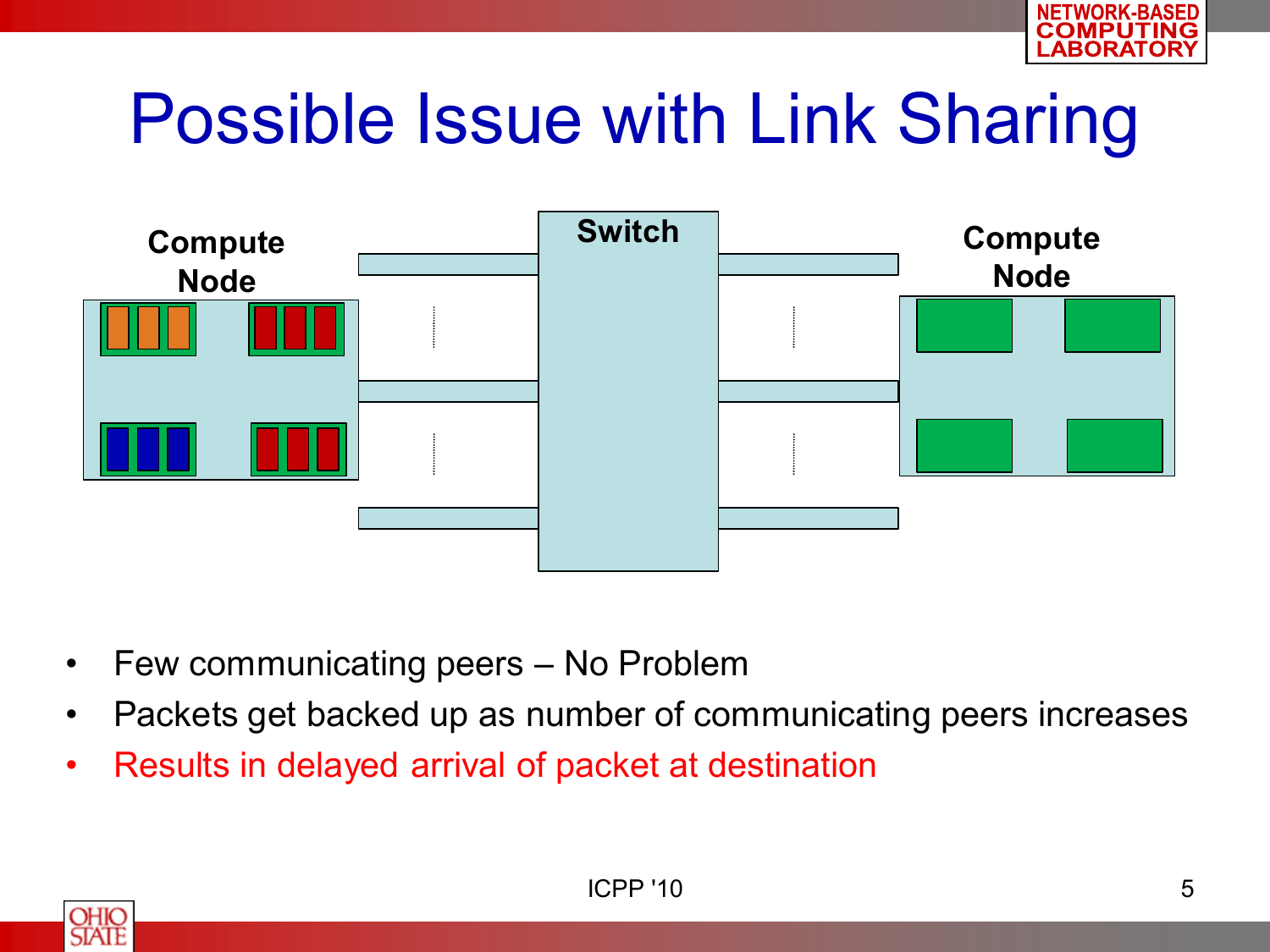

#### Frequency Distribution of Inter Arrival Times



- Packet size 2 KB (results same for 1 KB to 16 KB)
- Arrival time is directly proportional to the load on the links

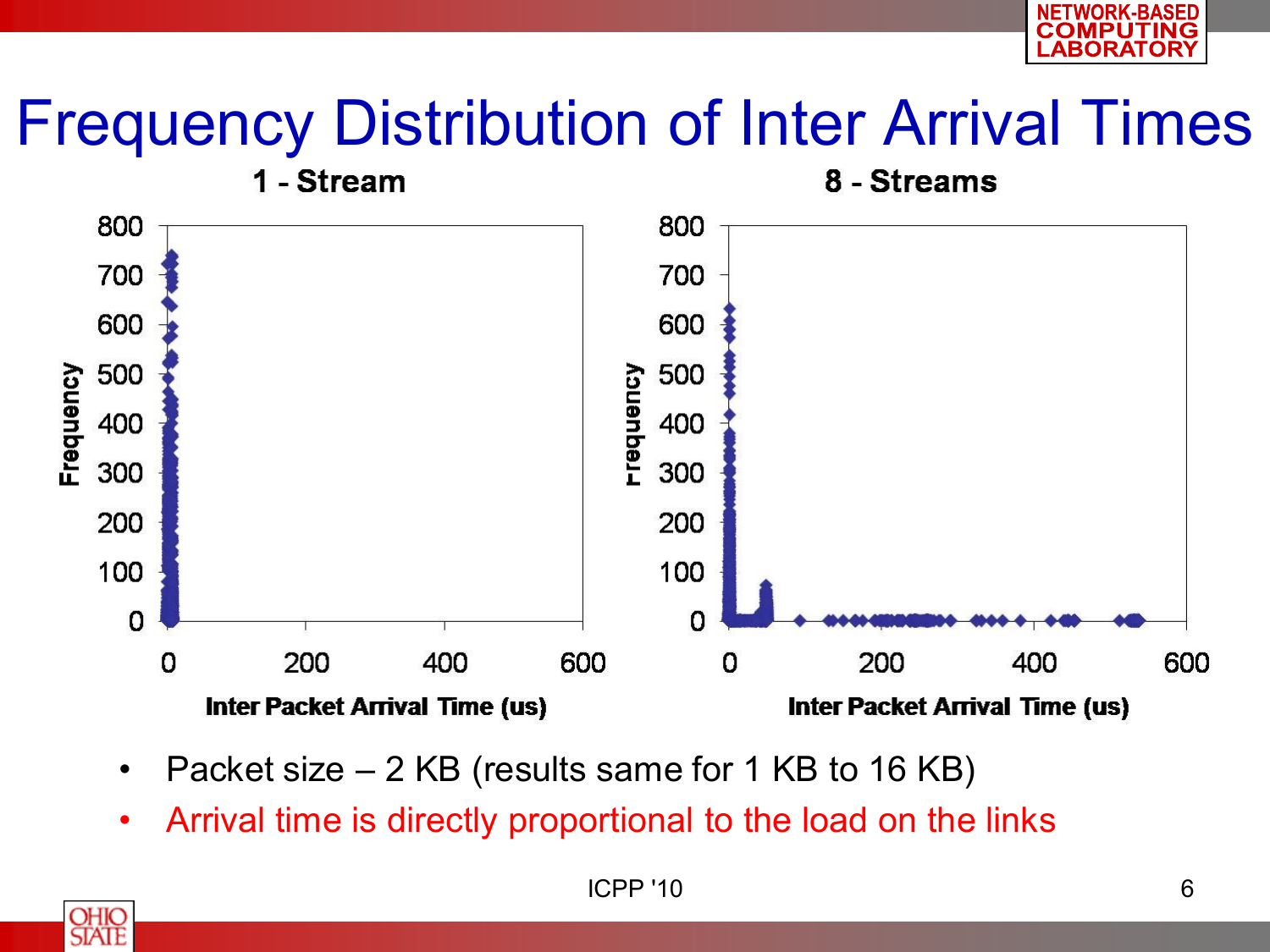

## Introduction & Motivation (Cont)

#### Can modern networks like InfiniBand alleviate this?



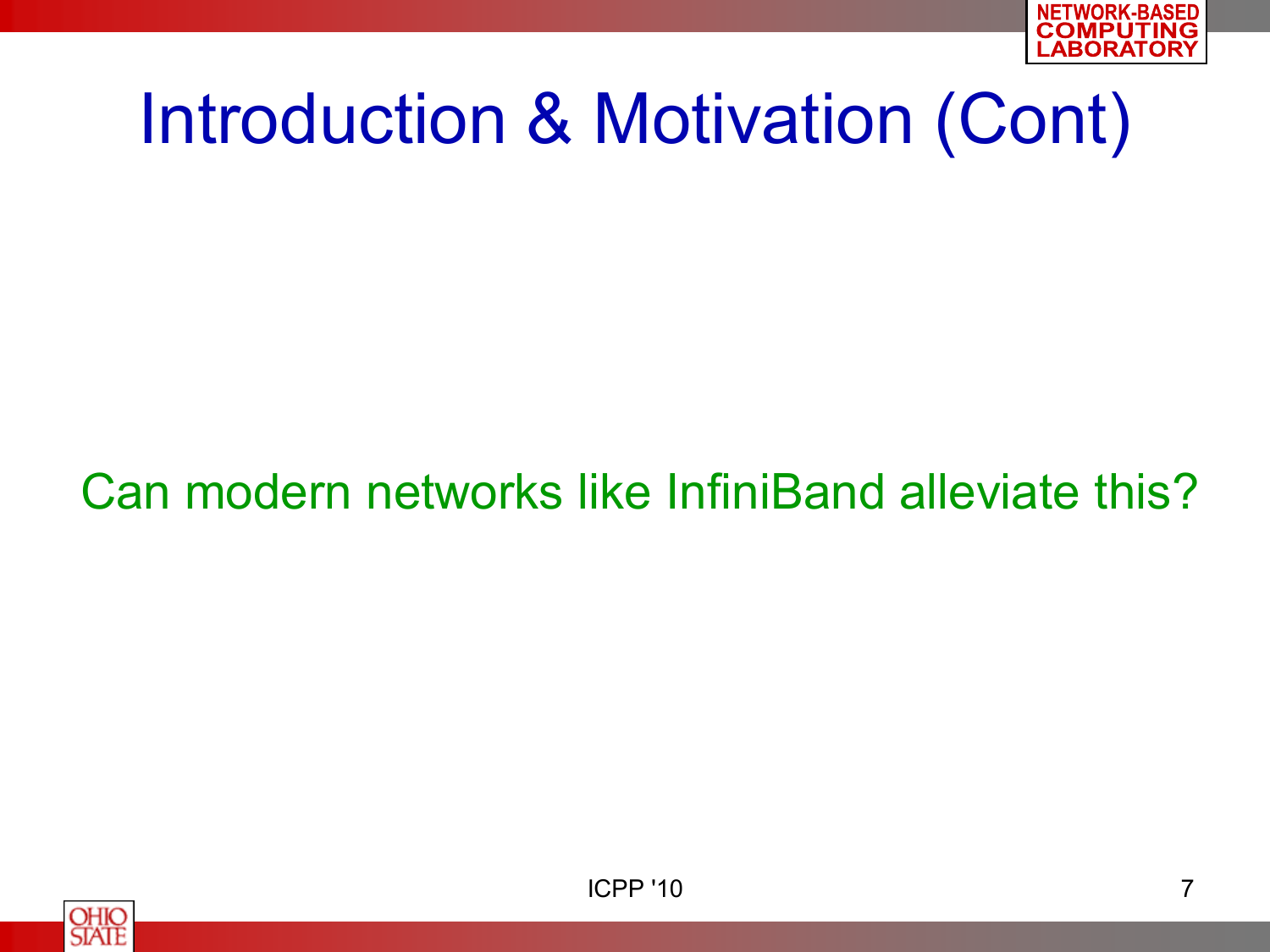

## InfiniBand Architecture

- An industry standard for low latency, high bandwidth System Area Networks
- Multiple features
	- Two communication types
		- Channel Semantics
		- Memory Semantics (RDMA mechanism)
	- Queue Pair (QP) based communication
	- Quality of Service (QoS) support
	- Multiple Virtual Lanes (VL)
	- QPs associated to VLs by means of pre-specified Service Levels
- Multiple communication speeds available for Host Channel Adapters (HCA) – 10 Gbps (SDR) / 20 Gbps (DDR) / 40 Gbps (QDR)

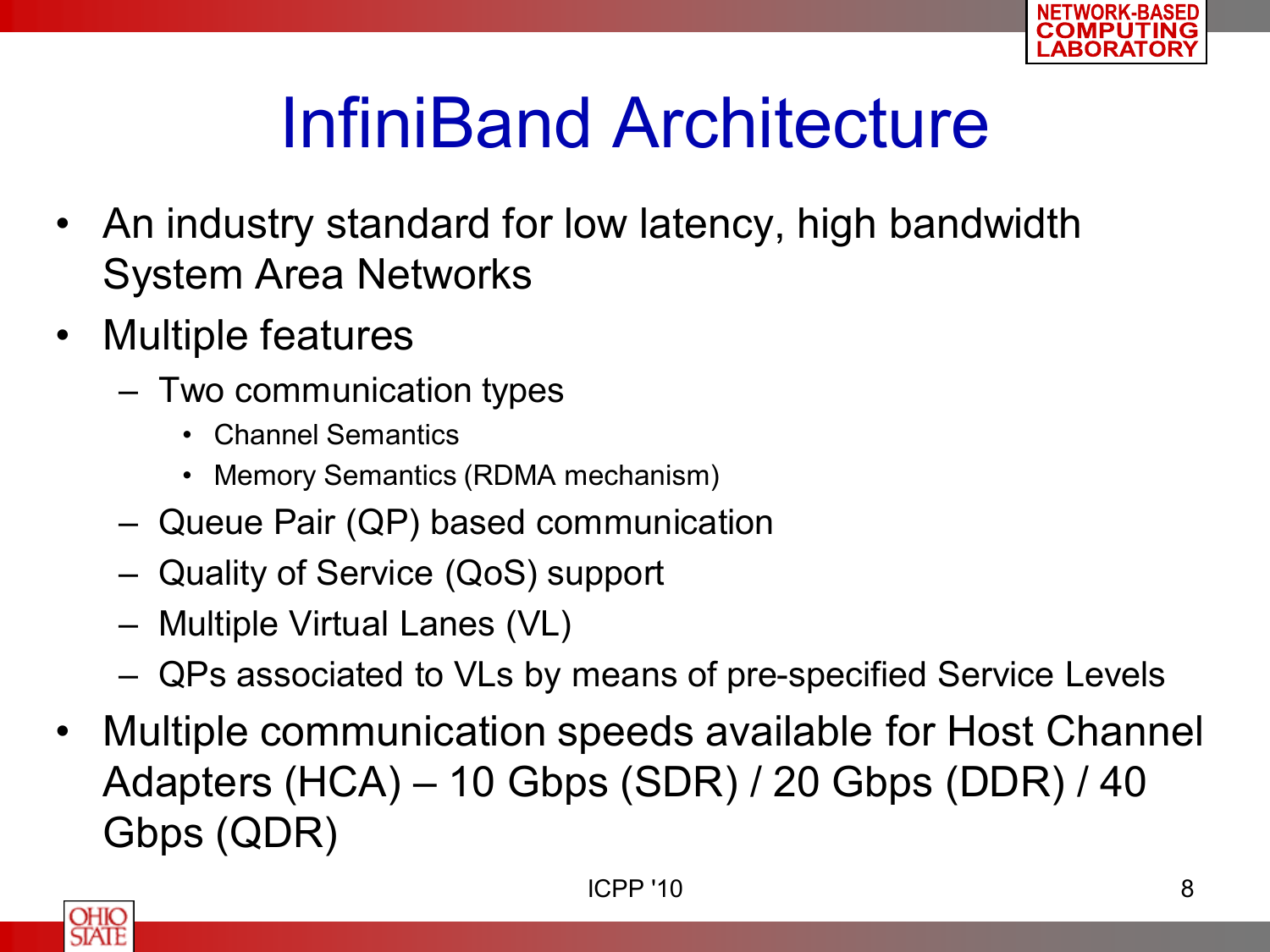

## InfiniBand Network Buffer Architecture



- Buffers in most IB HCAs and switches grouped into two
	- Common Buffer Pool and,
	- Private VL buffers
- Most current generation MPIs only use one VL
- Inefficient use of available network resources
- *Why not use more VLs?*
- Possible con
	- Would it take more time to poll all the VLs

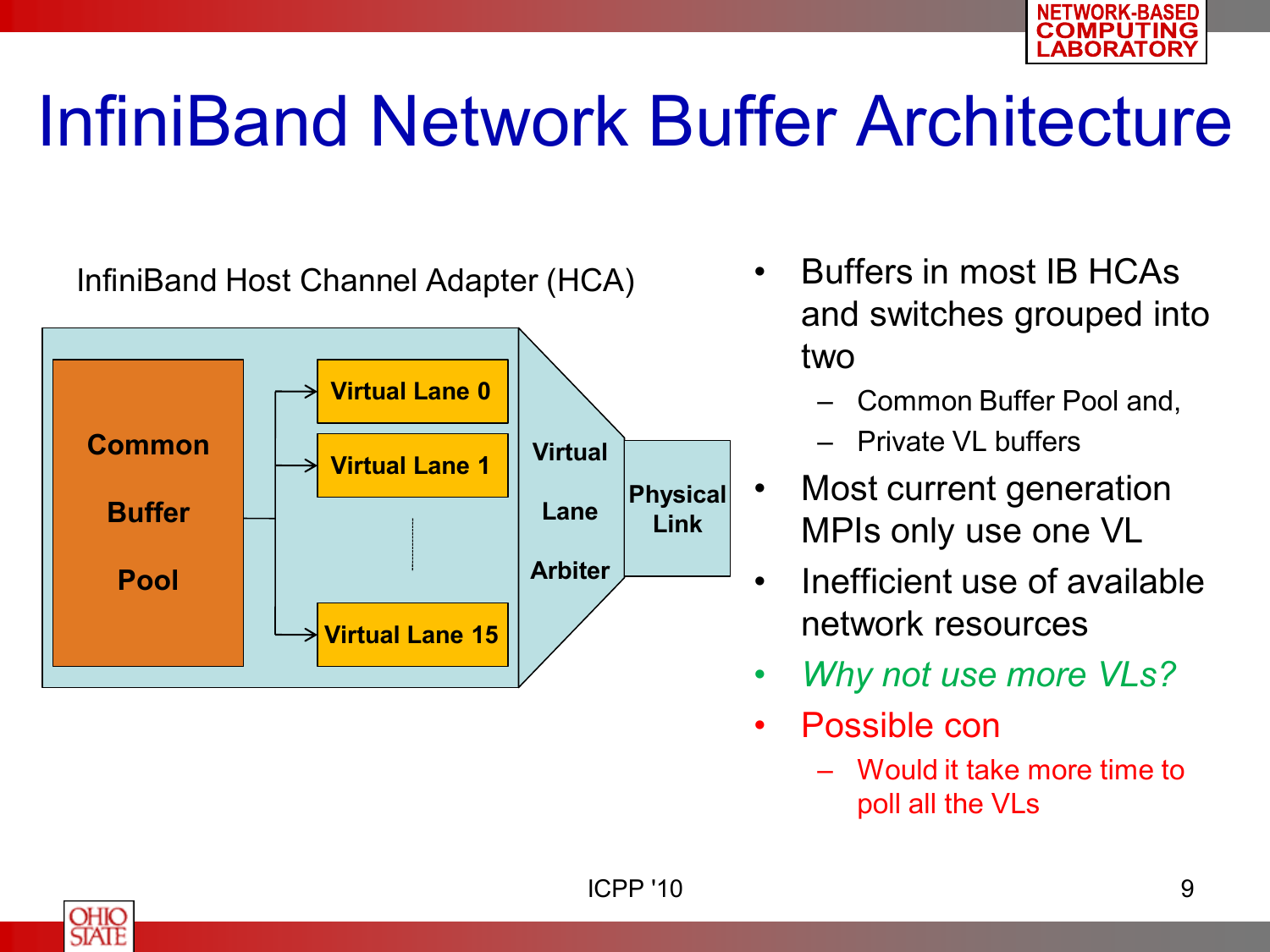

- Introduction & Motivation
- Problem Statement
- Design
- Performance Evaluation and Results
- Conclusions and Future Work

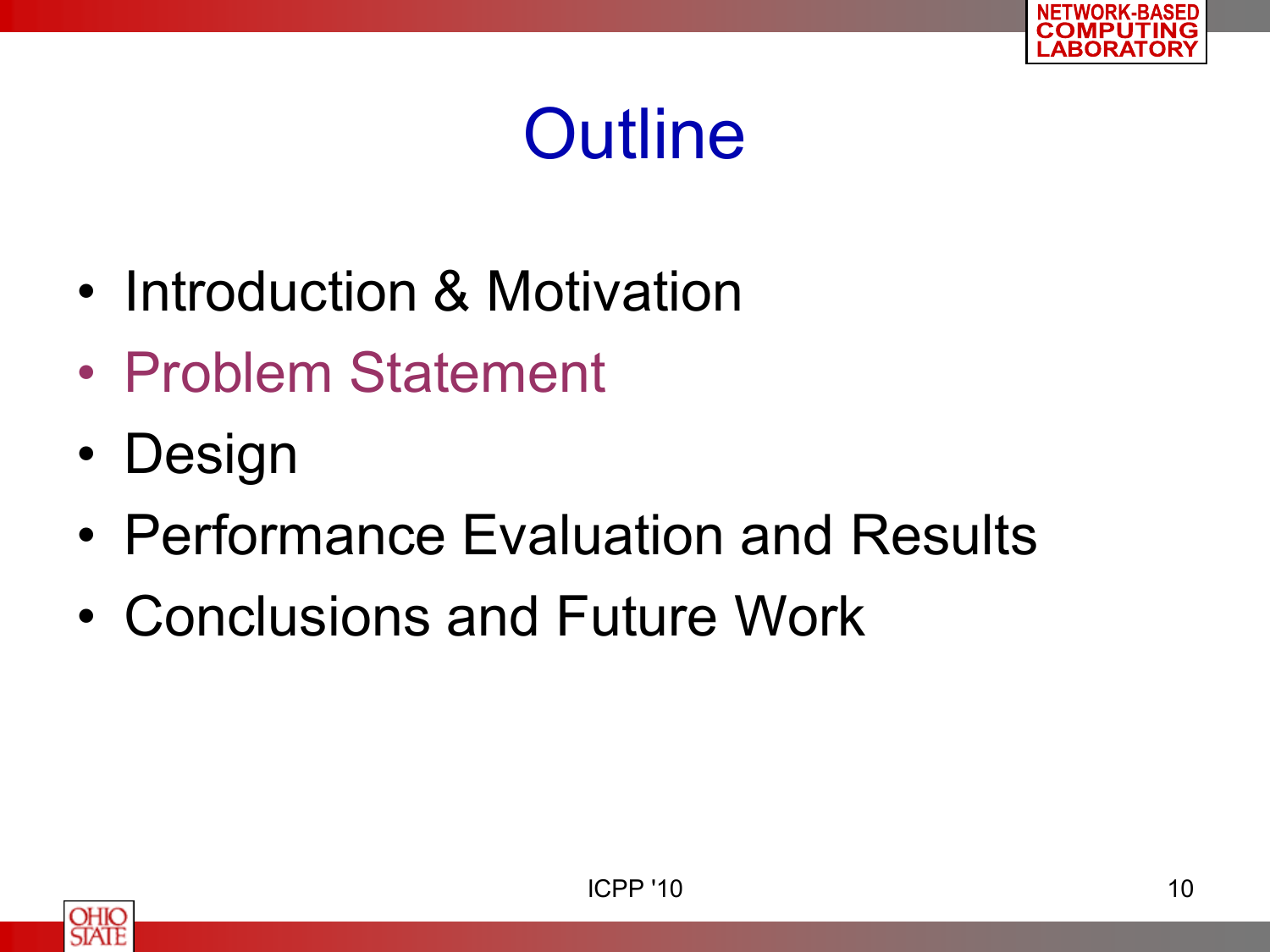

### Problem Statement

• Can multiple virtual lanes be used to improve performance of HPC applications

• How can we integrate this design into an MPI library so that end applications will be benefited

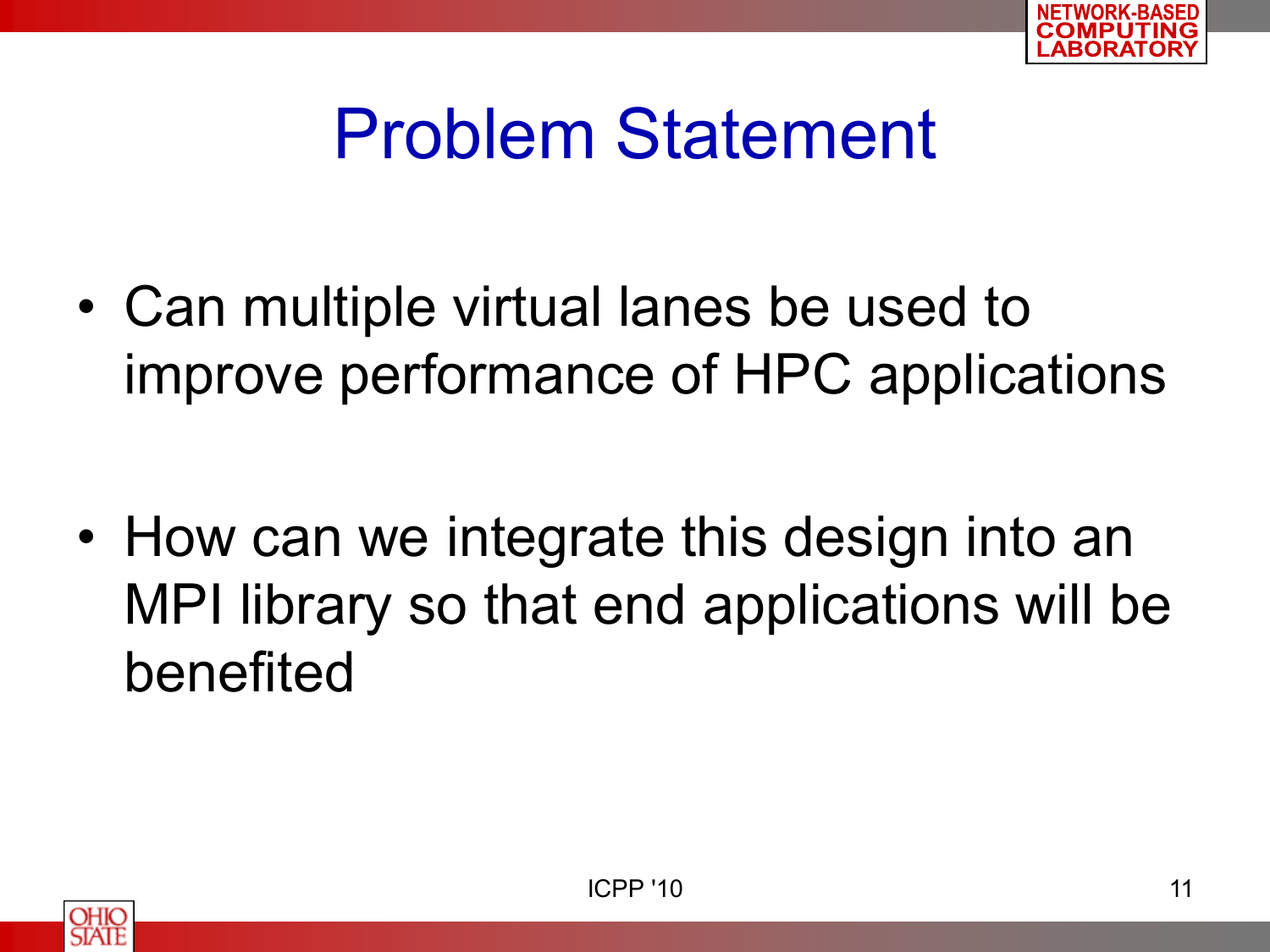

- Introduction & Motivation
- Problem Statement
- Design
- Performance Evaluation and Results
- Conclusions and Future Work

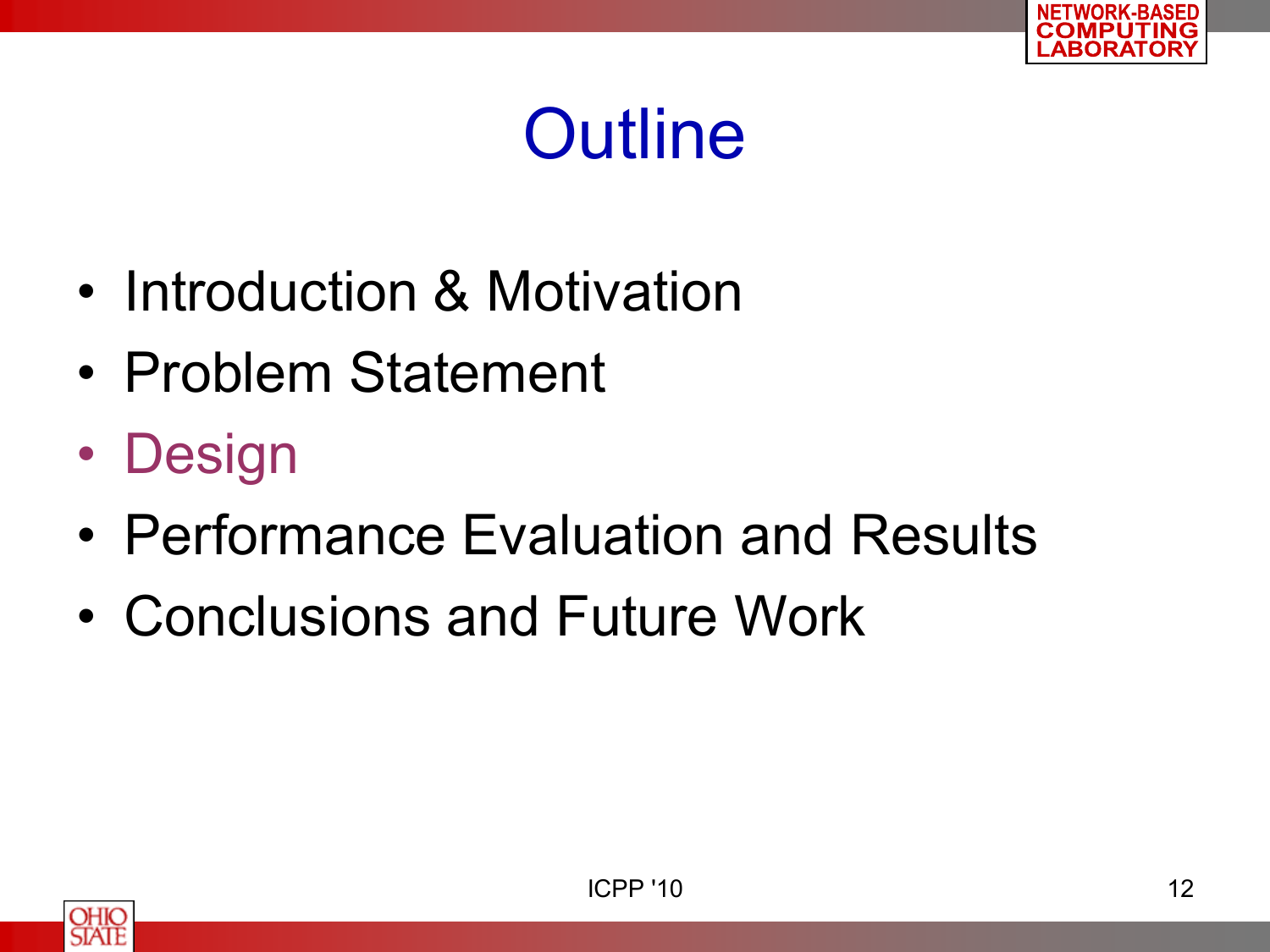

## Proposed Framework and Goals



- No change to application
- Re-design MPI library to use multiple VLs
- Need new methods to take advantage of multiple VLs
	- Traffic Distribution
		- Load balance traffic across multiple VLs
	- Traffic Segregation
		- Ensure one kind of traffic does not disturb other
		- Distinguish between
			- Low & High priority traffic
			- Small & Large messages

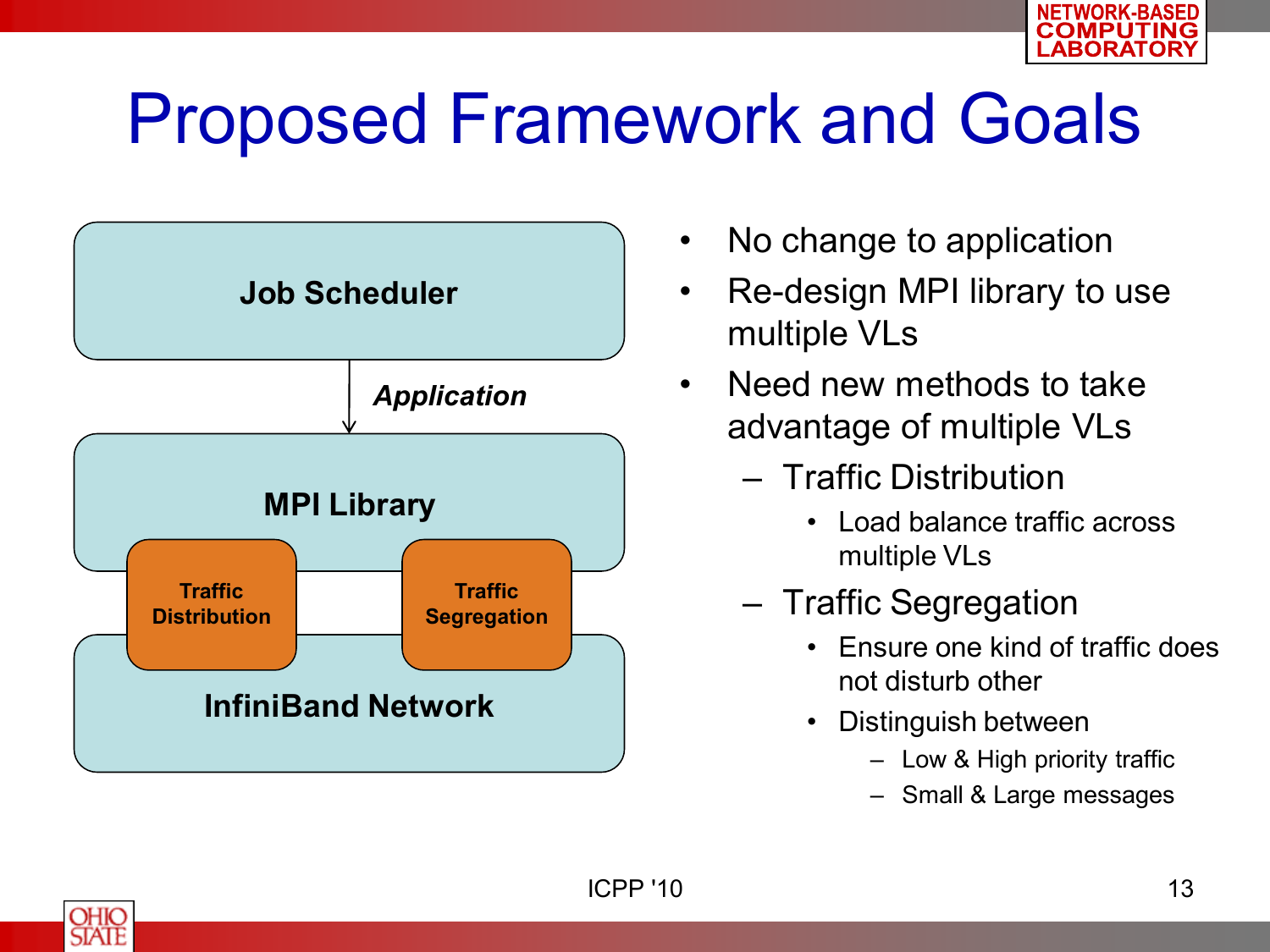

# Proposed Design

- Re-design MPI library to use multiple VLs
	- Multiple Virtual Lanes configured with different characteristics
		- Transmit less packets at high priority
		- Transmit more packets at lower priority etc
	- Multiple Service Levels (SL) defined to match VLs
	- Queue Pairs (QPs) assigned proper SLs at QP creation time
- Multiple ways to assign Service Levels to applications
	- Assign SLs with similar characteristics in a round robin fashion
		- *Traffic Distribution*
	- Assign SLs with desired characteristic based on type of application
		- *Traffic Segregation*
	- *Other designs being explored*

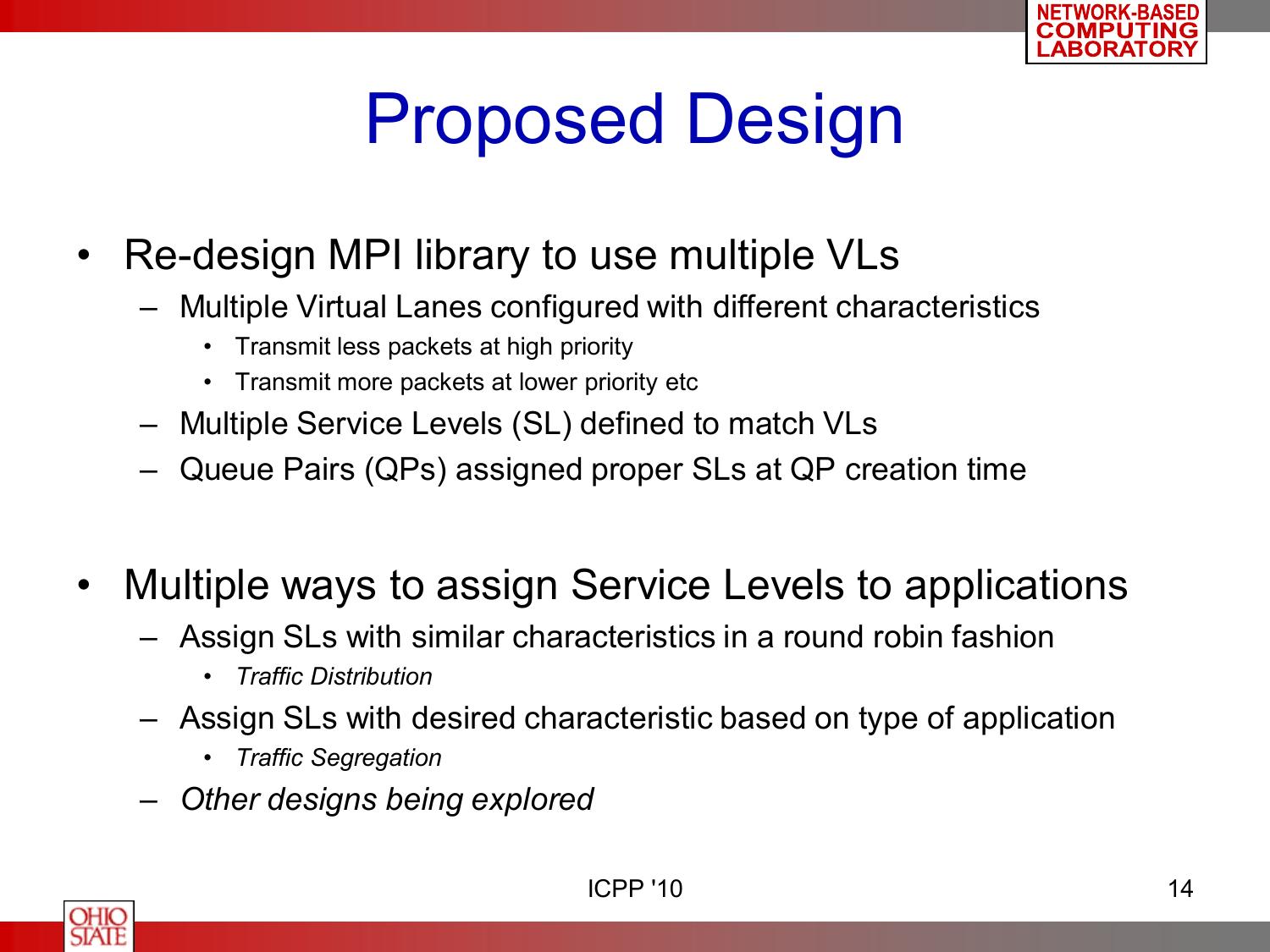

## Proposed Design (Cont)



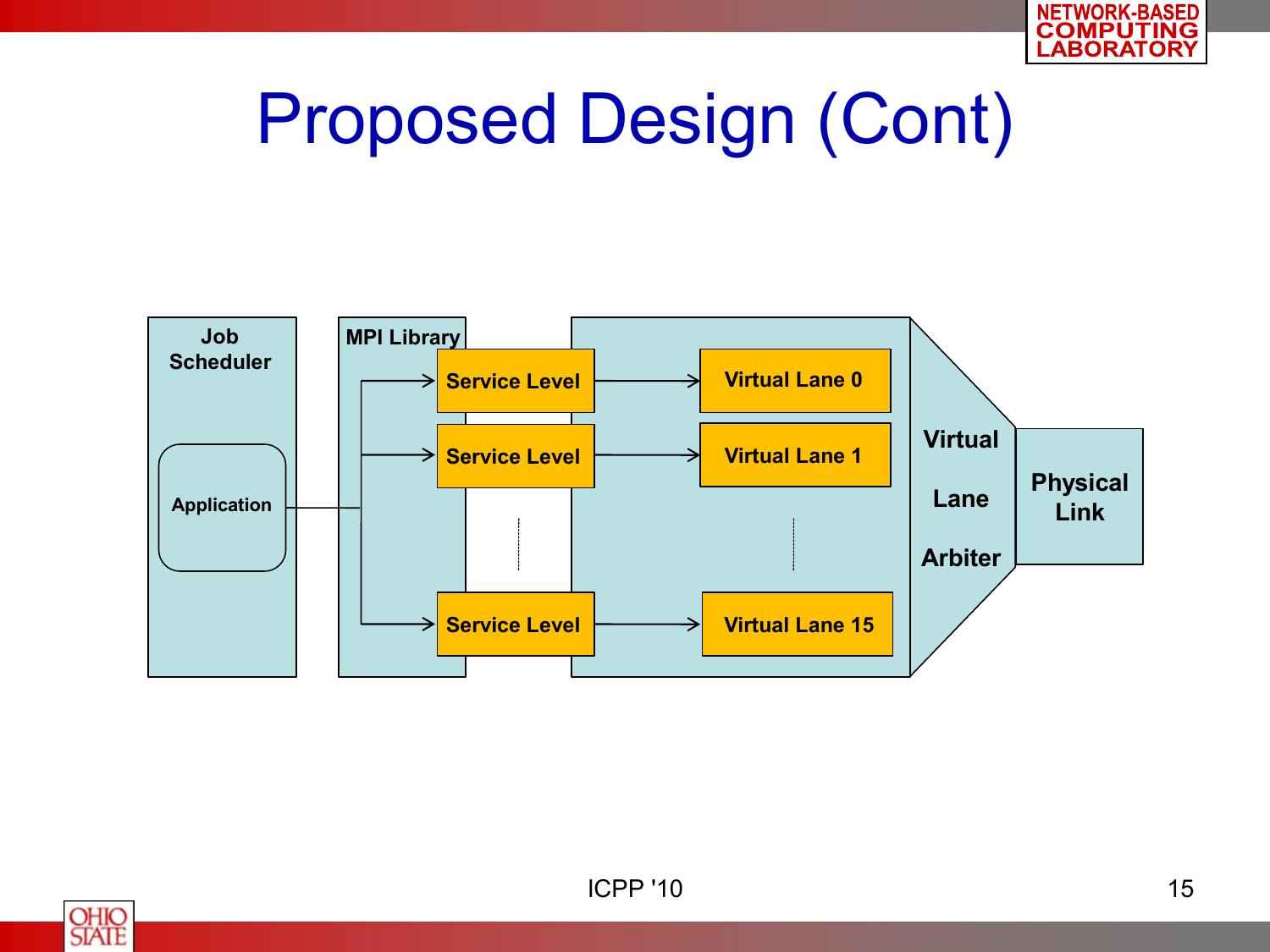

- Introduction & Motivation
- Problem Statement
- Design
- Performance Evaluation & Results
- Conclusions and Future Work

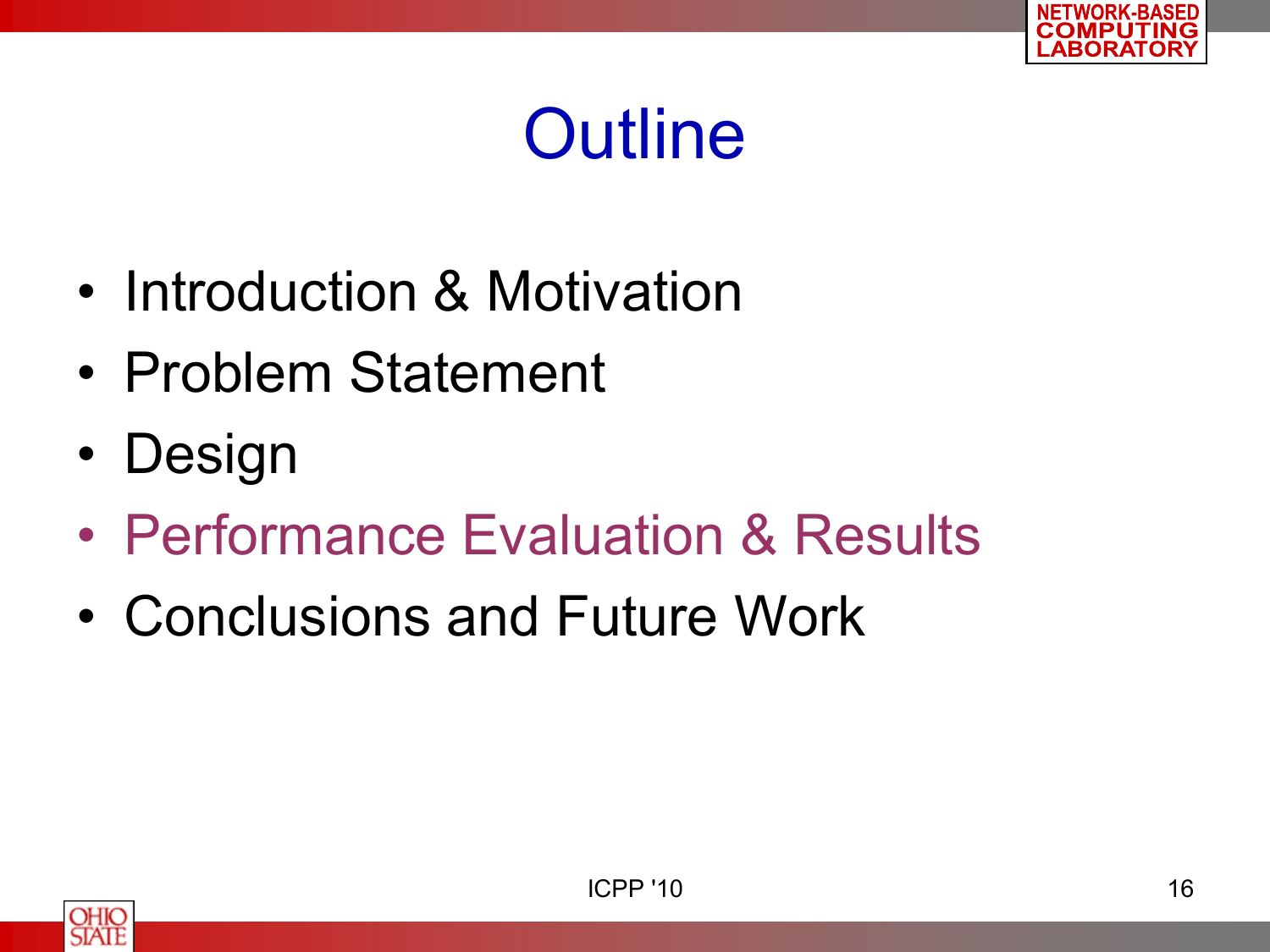

# Experimental Testbed

- Compute platforms
	- Intel Nehalem
		- Intel Xeon E5530 Dual quad-core processors operating at 2.40 GHz
		- 12GB RAM, 8MB cache
		- PCIe 2.0 interface
- Network Equipments
	- MT26428 QDR ConnectX HCAs
	- 36-port Mellanox QDR switch used to connect all the nodes
- Red Hat Enterprise Linux Server release 5.3 (Tikanga)
- **OFED-1.4.2**
- OpenSM version 3.1.6
- Benchmarks
	- Modified version of OFED perftest for verbs level tests
	- MPIBench collective benchmark
	- CPMD used for application level evaluation

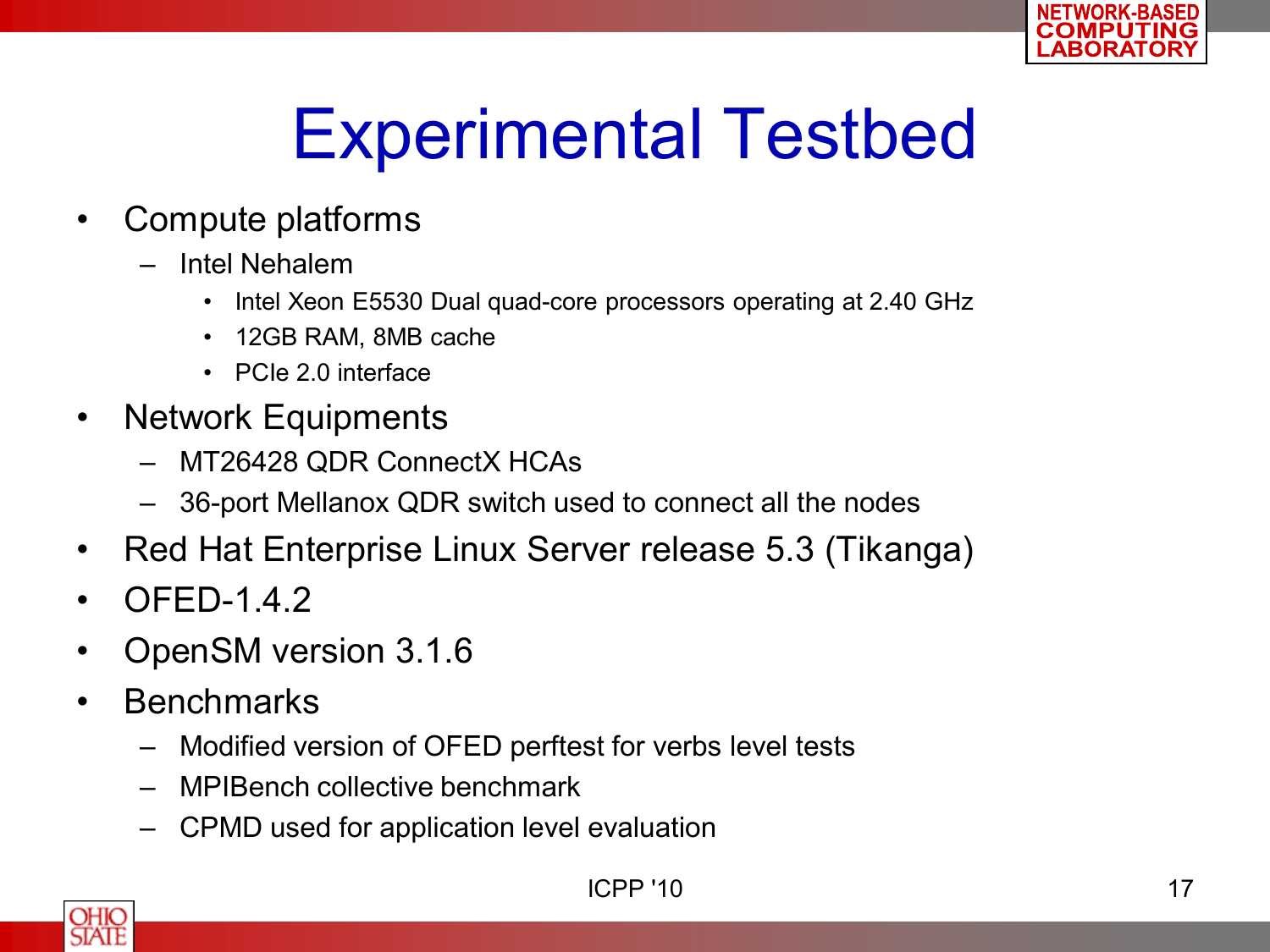

# MVAPICH / MVAPICH2 Software

- High Performance MPI Library for IB and 10GE
	- MVAPICH (MPI-1) and MVAPICH2 (MPI-2)
	- Used by more than 1255 organizations in 59 countries
	- More than 44,500 downloads from OSU site directly
	- Empowering many TOP500 clusters
		- 11<sup>th</sup> ranked 62,976-core cluster (Ranger) at TACC
	- Available with software stacks of many IB, 10GE and server vendors including Open Fabrics Enterprise Distribution (OFED)
	- Also supports uDAPL device to work with any network supporting uDAPL
	- <http://mvapich.cse.ohio-state.edu/>

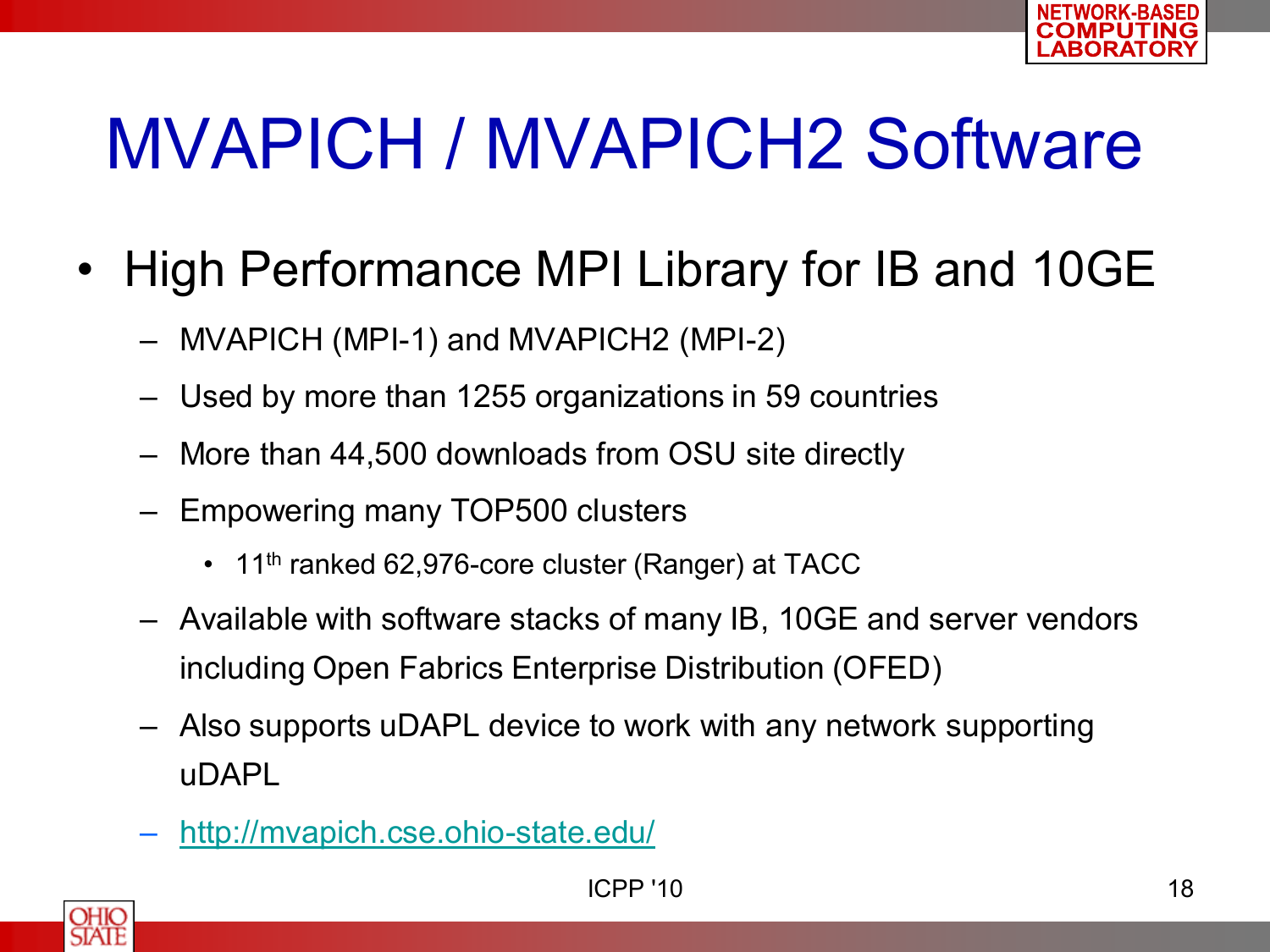

**OHIO**<br>STATE

ASED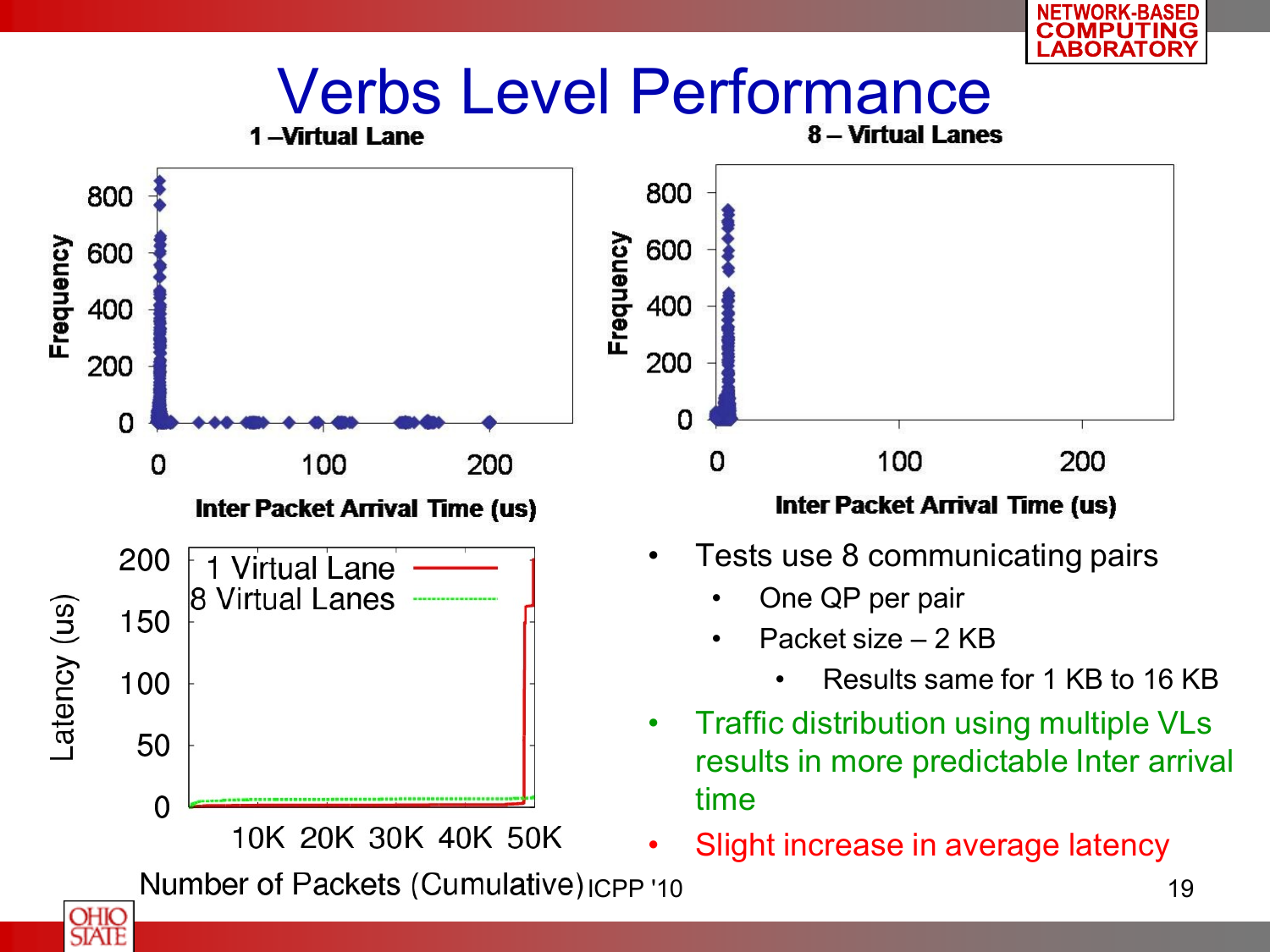

#### MPI Level Point to Point Performance



- Tests use 8 communicating pairs
	- One QP per pair
- Traffic distribution using multiple VLs result in better overall performance
- 13% performance improvement over case with just one VL



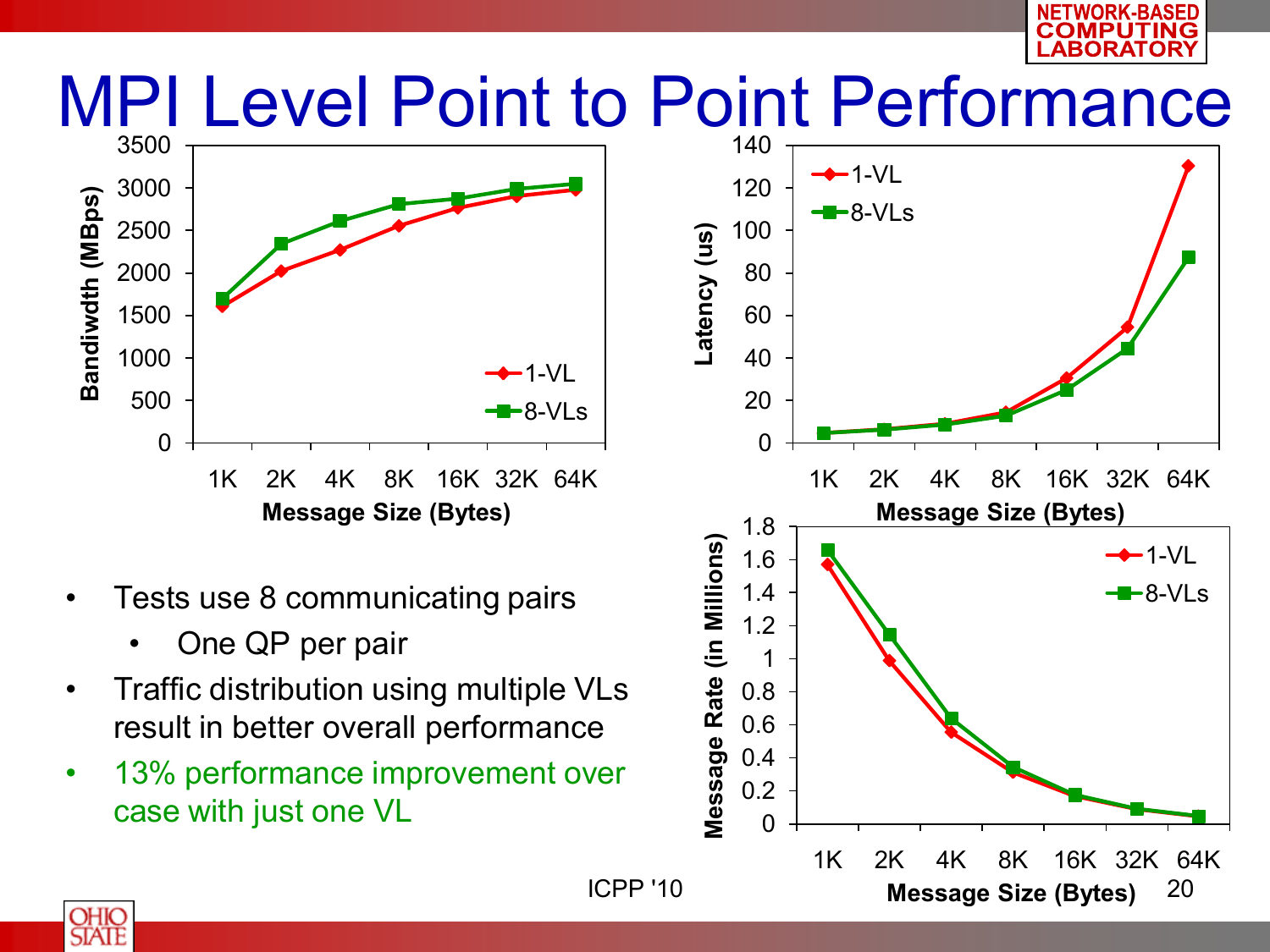

## MPI Level Collective Performance



- For 64 process Alltoall, Traffic Distribution and Traffic Segregation through use of multiple VLs results in better performance
- 20% performance improvement seen with Traffic Distribution
- 12% performance improvement seen with Traffic Segregation

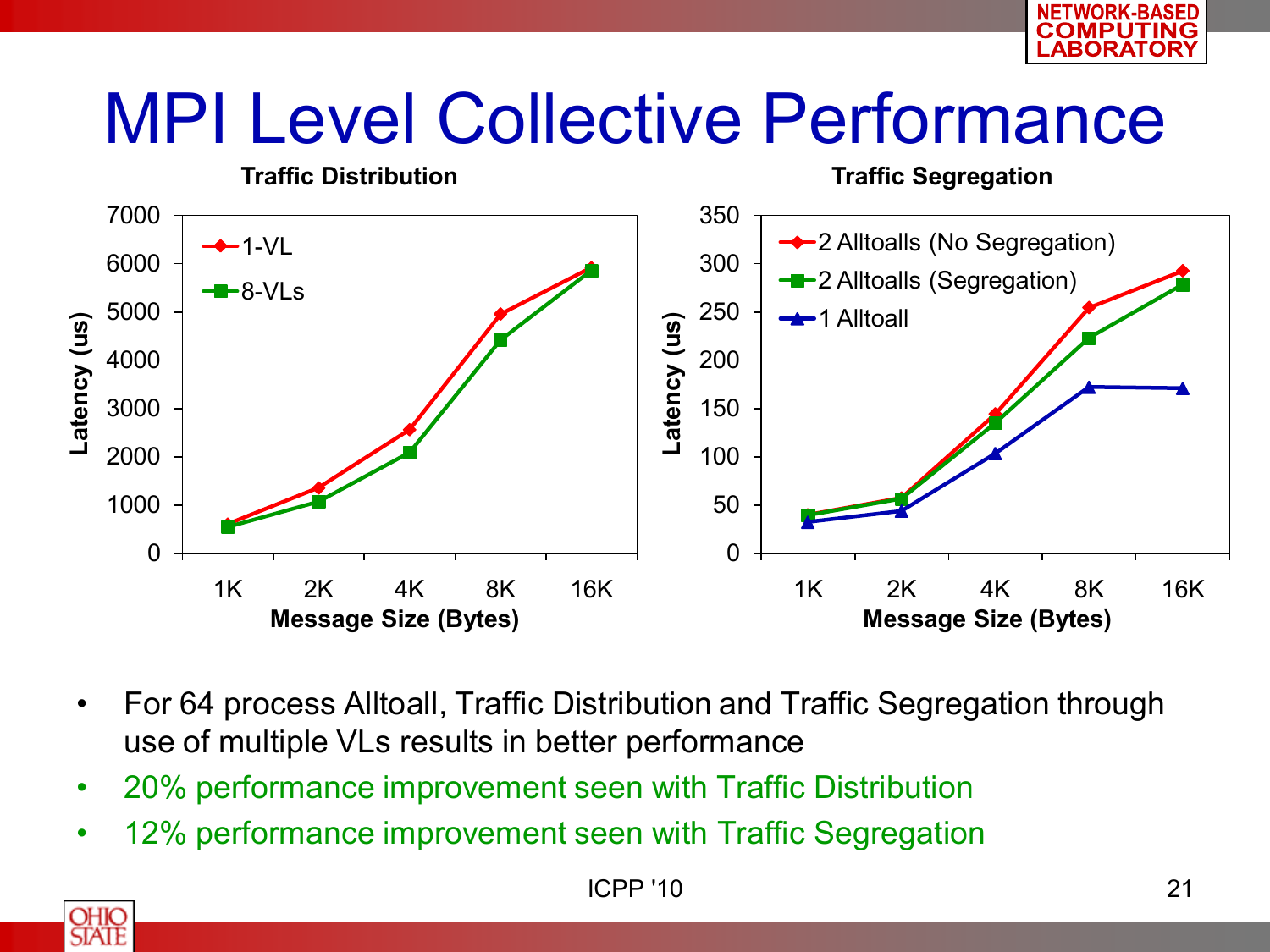

## Application Level Performance



- CPMD application
	- 64 processes
- **Traffic Distribution through** use of multiple VLs results in better performance
- 11% performance improvement in Alltoall performance
- 6% improvement in overall performance

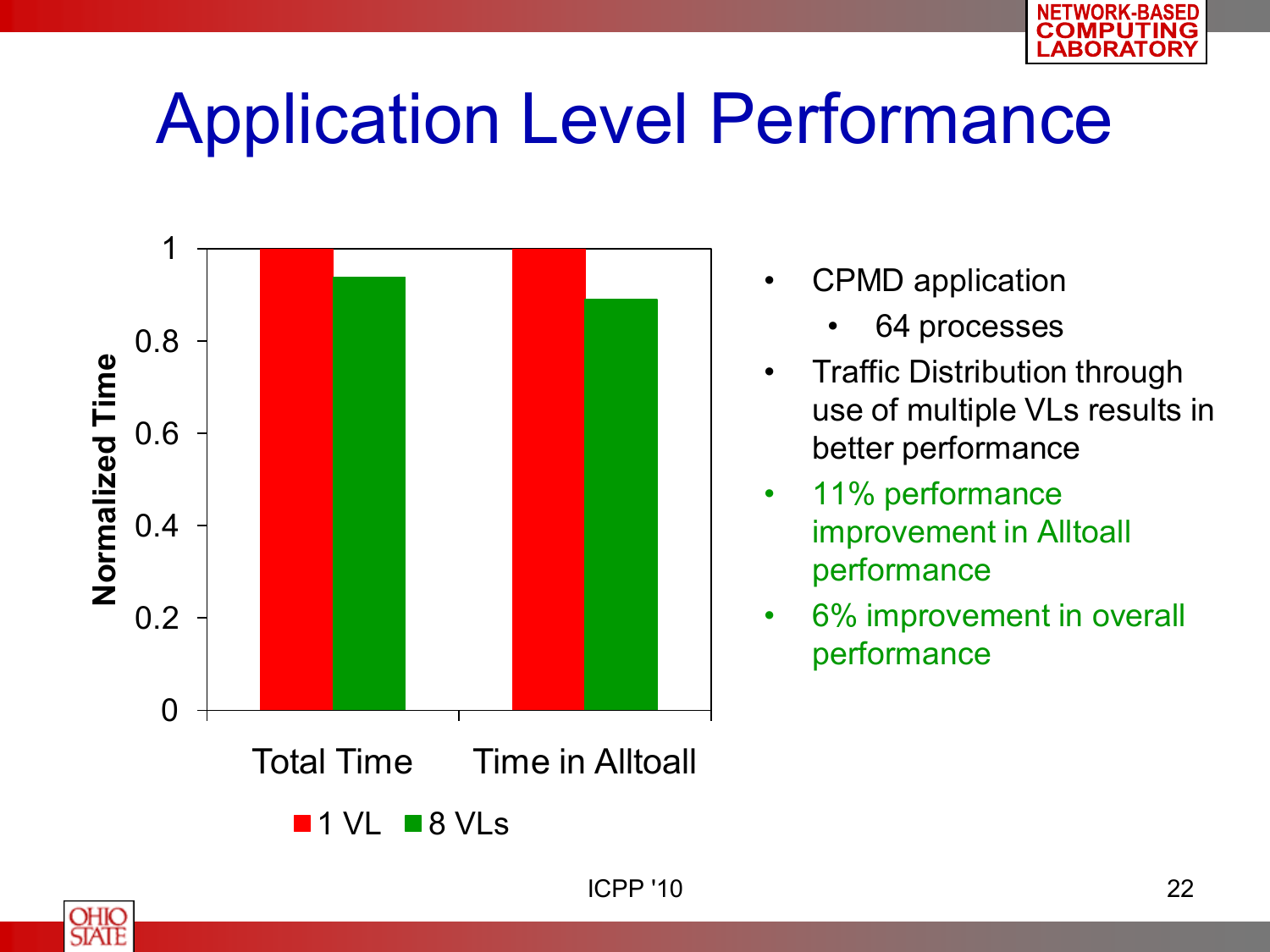

- Introduction & Motivation
- Problem Statement
- Design
- Performance Evaluation & Results
- Conclusions & Future Work

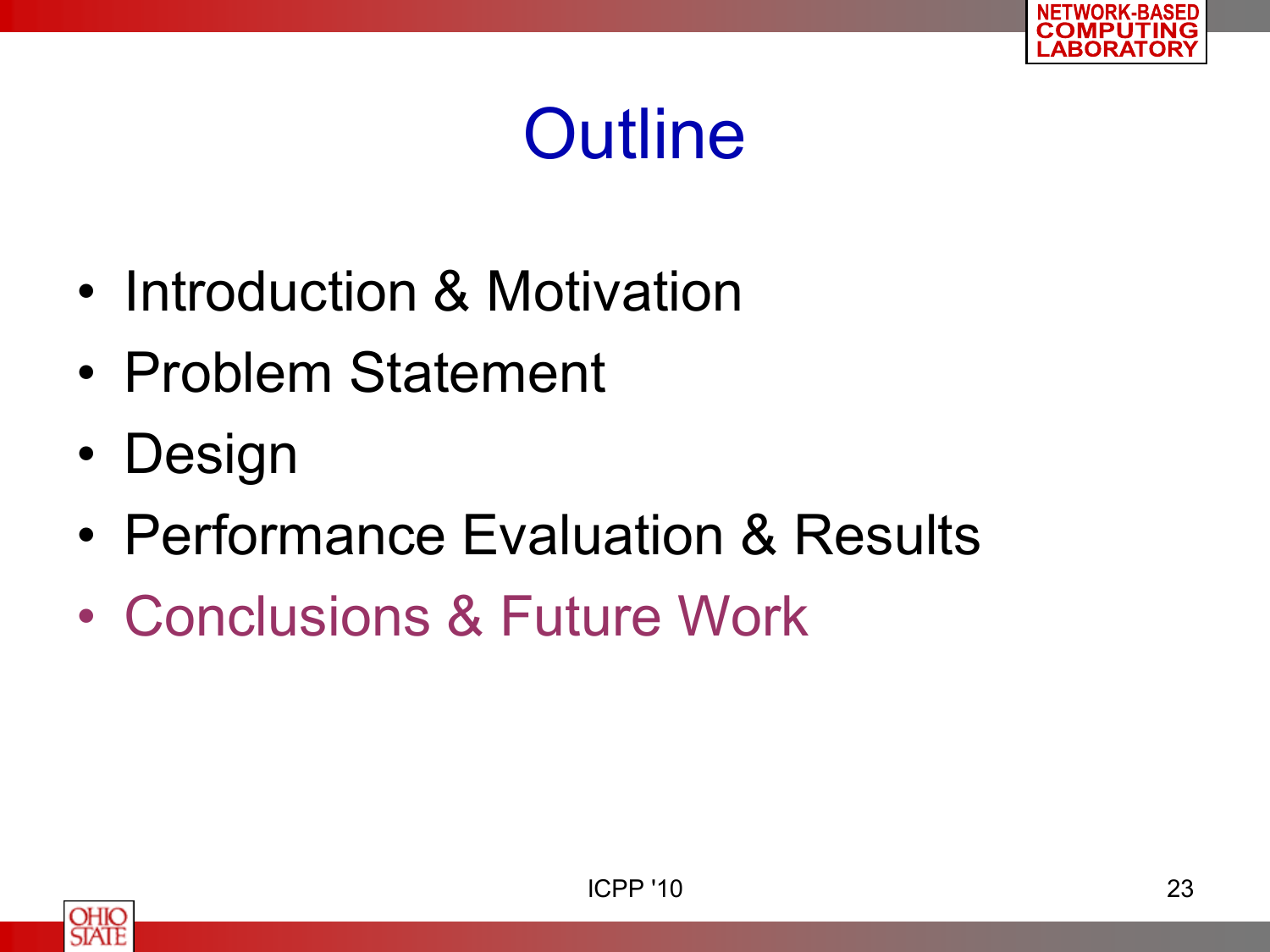

## Conclusions & Future Work

- Explore use of Virtual Lanes to improve predictability and performance of HPC applications
- Integrate our scheme into MVAPICH2 MPI library and conduct performance evaluations at various levels
- Consistent increase in performance at verbs, MPI and application level evaluations
- Explore advanced schemes to improve performance using multiple virtual lanes
- Proposed solution will be available in future MVAPICH2 releases